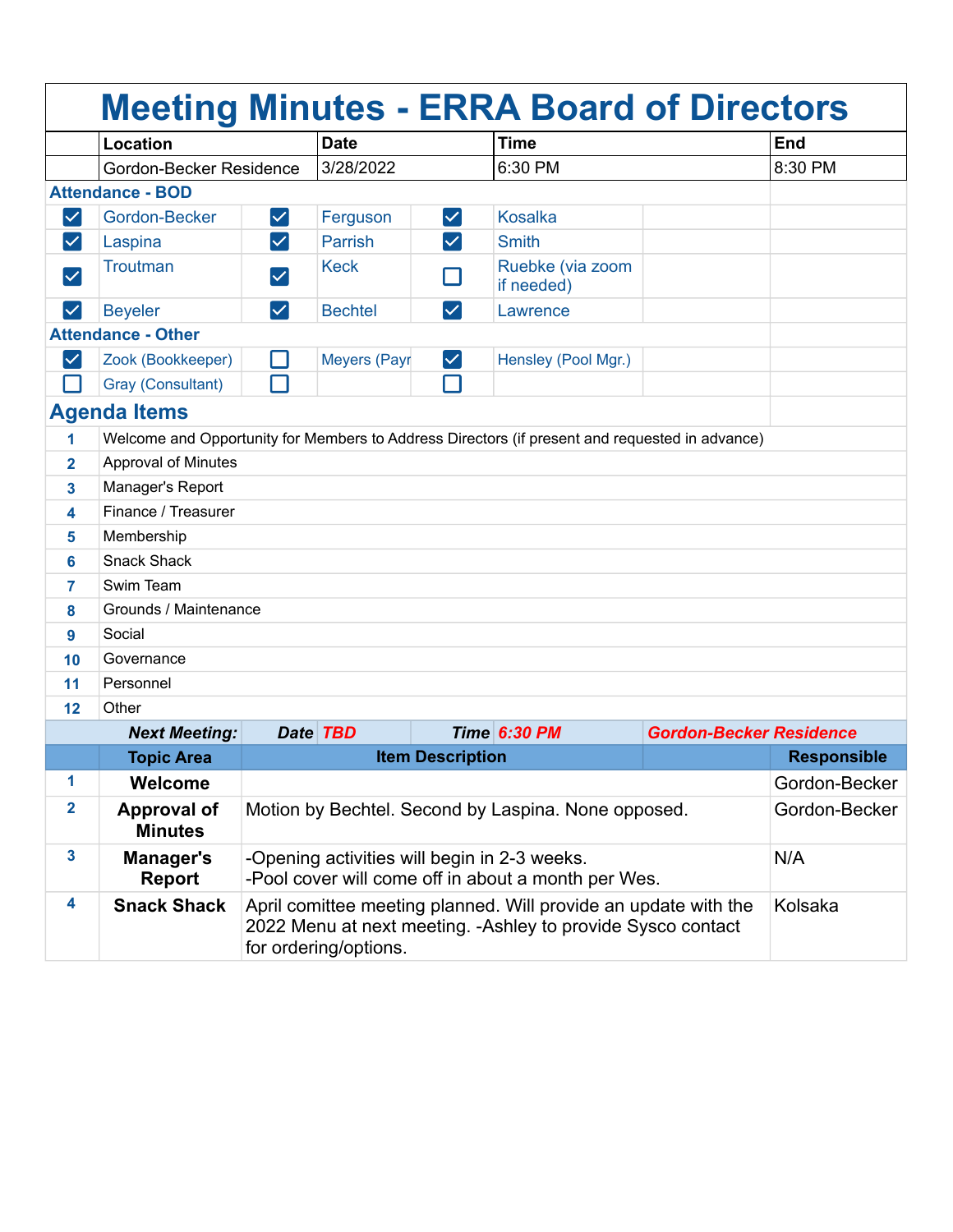| 5 | <b>Swim Lessons   Lesson Specifics:</b>                                                                                      |          |  |  |
|---|------------------------------------------------------------------------------------------------------------------------------|----------|--|--|
|   | While the sign-ups will default to/only allow for 1 child per time                                                           | Troutman |  |  |
|   | slot, the swim lesson sign-up page/calendar will clearly state                                                               |          |  |  |
|   | that we are happy to accommodate siblings together during the                                                                |          |  |  |
|   | same lesson set.                                                                                                             |          |  |  |
|   | Lesson Orientation will occur as a part of the agenda during                                                                 |          |  |  |
|   | regular employee orientation (scheduled by Sara H.)                                                                          |          |  |  |
|   | There will be 2 sets of lesson blocks. AM lessons will be held                                                               |          |  |  |
|   | Mondays-Fridays. PM lessons will be held Thursdays-Mondays.<br>The difference in the PM block is due to the swim team. We do |          |  |  |
|   | not want to be in conflict with their Tuesday meets.                                                                         |          |  |  |
|   | AM Lessons, Monday-Friday: (Start date Monday, June 13,                                                                      |          |  |  |
|   | 2022 after school ends)                                                                                                      |          |  |  |
|   | 9:00am-9:30am                                                                                                                |          |  |  |
|   | 9:45am-10:15am                                                                                                               |          |  |  |
|   | 10:30am-11:00am                                                                                                              |          |  |  |
|   | PM Lessons, Thursday-Monday: (Start date Thursday, June 9,                                                                   |          |  |  |
|   | 2022)                                                                                                                        |          |  |  |
|   | 5:15pm-5:45pm                                                                                                                |          |  |  |
|   | 6:00pm-6:30pm<br>6:45pm-7:15pm                                                                                               |          |  |  |
|   | Based on research of surrounding facilities' pricing for lessons,                                                            |          |  |  |
|   | we are proposing that we charge \$125 per person for member                                                                  |          |  |  |
|   | lessons (5, 30-minute sessions) and \$175 per person for non-                                                                |          |  |  |
|   | member lessons (5, 30-minute sessions)                                                                                       |          |  |  |
|   | Payments for lessons will only be accepted online for the 2022                                                               |          |  |  |
|   | season. Having people pay at the desk created many                                                                           |          |  |  |
|   | challenges last year                                                                                                         |          |  |  |
|   | Idea from Lawrence to roll non-member lesson fees into a new                                                                 |          |  |  |
|   | membership (provide discount/credit of \$175). Send an email                                                                 |          |  |  |
|   | invitation to join once lessons are paid in full (expires within 7                                                           |          |  |  |
|   | days). Troutman motioned to approve the proposal for new                                                                     |          |  |  |
|   | membership discount from lessons, Kolsaka second. All in favor,                                                              |          |  |  |
|   | none opposed.                                                                                                                |          |  |  |
|   |                                                                                                                              |          |  |  |
|   | Keck/Parrish to look into creating a waitlist sign up for lessons                                                            |          |  |  |
|   | once slots are full before opening new slots.                                                                                |          |  |  |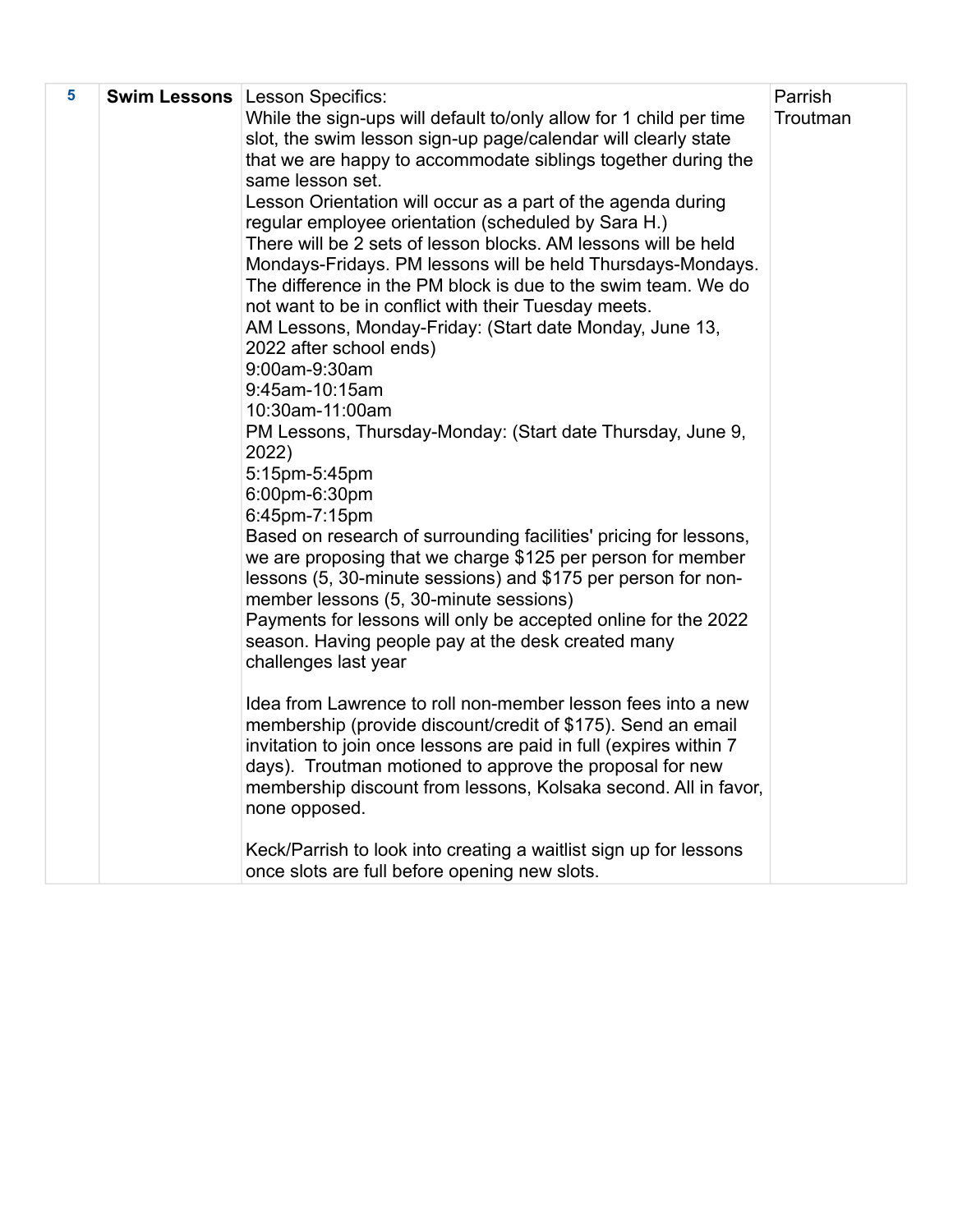| 6              | Swim Team /<br><b>Water</b><br><b>Activities</b> | Swim Team:<br>Payroll will continue through ERRA (same as 2021).<br><b>ERRA Barracudas Schedule:</b><br>May 31 - Practices begin 6:45p - Meet the coaches and new<br>swimmer testing (new families) 7:15p - Swimmer orientation &<br>dryland practice w/coaches   Parent orientation w/team manager<br>June 13 - Morning practices begin   Dryland begins<br>June 14 - Mock Meet<br>June 21 - ERRA at Massanutten (AWAY meet) - arrive at<br>Massanutten by 5pm; meet start at 6pm<br>June 28 - ERRA vs. Ashby (HOME MEET) - arrive at ERRA by<br>4:45pm; meet start at 6pm<br>July 5 - ERRA at Broadway (AWAY meet) - arrive at Broadway<br>by 5pm; meet start at 6pm<br>July 12 - ERRA at. Westover (AWAY MEET) - arrive at<br>Westover by 5pm; meet start at 6pm<br>July 19 - ERRA vs. Spotswood (HOME MEET) - arrive at ERRA<br>by 4:45pm; meet start at 6pm<br>July 30 - CHAMPS (10/under in AM - 11/older in PM) - JMU<br>(YES, we are having Champs!)<br>August TBA - Team Awards Night & Social @ 7pm - ERRA pool<br>JR BARRACUDAS (still double checking on days for this group)<br>9:45 AM - 10:15 AM TUE / THU / FRI 07:15 PM - 07:45 PM<br>MON / WED<br>Water Aerobics: Search for instructor is ongoing. |                       |
|----------------|--------------------------------------------------|-----------------------------------------------------------------------------------------------------------------------------------------------------------------------------------------------------------------------------------------------------------------------------------------------------------------------------------------------------------------------------------------------------------------------------------------------------------------------------------------------------------------------------------------------------------------------------------------------------------------------------------------------------------------------------------------------------------------------------------------------------------------------------------------------------------------------------------------------------------------------------------------------------------------------------------------------------------------------------------------------------------------------------------------------------------------------------------------------------------------------------------------------------------------------------------------------------------------------|-----------------------|
| $\overline{7}$ | Finance /<br><b>Treasurer</b>                    | -Union account remains open until all auto-payments have been<br>confirmed as moved over to the F&M account<br>-ERRA credit cards proposed amounts for new officers/chairs<br>within the alloted total amount.<br><b>Current Limits are as follows</b><br>Laura - \$6,000 (to be closed)<br>Sara H - \$2,000<br>Kim - \$500<br>Gary - \$500<br>New Limit/Fund allocation as follows:<br>ERRA (President)- \$5,000 * This card will replace Laura's card<br>which is to be closed.<br>Sara H (Snack Shack)- \$2,500<br>Kim (Social)- \$1,000<br>Gary (Maintenance)- \$500<br>*Gary also has a Lowe's card open in ERRA's name, he uses<br>both for maintenance.<br>Motion to approve by Gordon-Becker, second by Parrish. All in<br>favor, none opposed.                                                                                                                                                                                                                                                                                                                                                                                                                                                               | Zook<br>Gordon-Becker |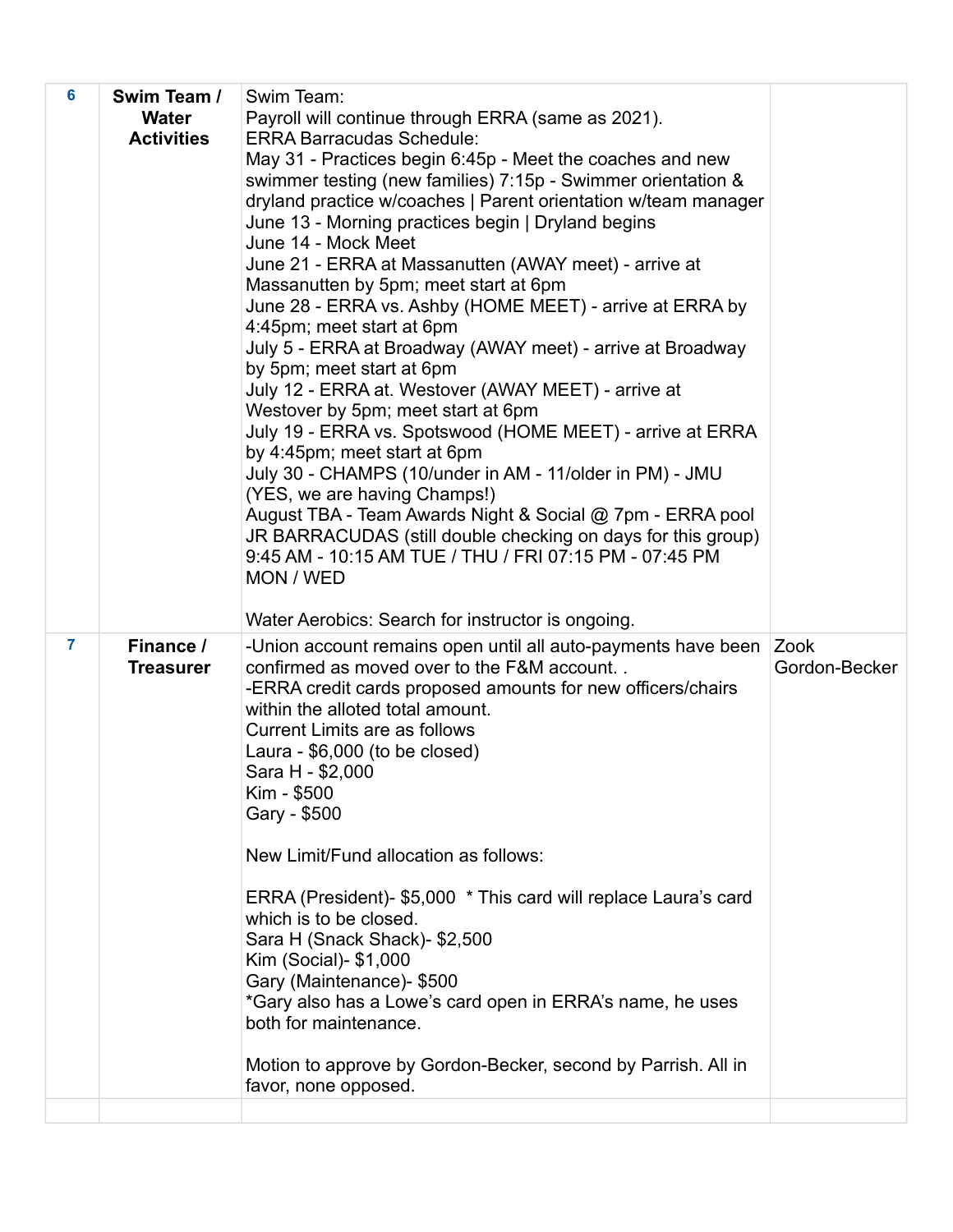|   |                   | -Balances to date:                                                                                                                                                                                                                                                                                                                                                                                                                                                                                                                                                             |                                                                                                                                                                                                                                                                                                                                                                                                                           |  |             |                                            |             |
|---|-------------------|--------------------------------------------------------------------------------------------------------------------------------------------------------------------------------------------------------------------------------------------------------------------------------------------------------------------------------------------------------------------------------------------------------------------------------------------------------------------------------------------------------------------------------------------------------------------------------|---------------------------------------------------------------------------------------------------------------------------------------------------------------------------------------------------------------------------------------------------------------------------------------------------------------------------------------------------------------------------------------------------------------------------|--|-------------|--------------------------------------------|-------------|
|   |                   |                                                                                                                                                                                                                                                                                                                                                                                                                                                                                                                                                                                | Union Checking                                                                                                                                                                                                                                                                                                                                                                                                            |  | \$5,537.72  |                                            |             |
|   |                   |                                                                                                                                                                                                                                                                                                                                                                                                                                                                                                                                                                                | <b>Money Market</b>                                                                                                                                                                                                                                                                                                                                                                                                       |  | \$3,489.37  |                                            |             |
|   |                   |                                                                                                                                                                                                                                                                                                                                                                                                                                                                                                                                                                                |                                                                                                                                                                                                                                                                                                                                                                                                                           |  | \$9,027.09  |                                            |             |
|   |                   |                                                                                                                                                                                                                                                                                                                                                                                                                                                                                                                                                                                | <b>Farmers Checking</b>                                                                                                                                                                                                                                                                                                                                                                                                   |  | \$37,837.43 |                                            |             |
|   |                   |                                                                                                                                                                                                                                                                                                                                                                                                                                                                                                                                                                                | <b>Money Market</b>                                                                                                                                                                                                                                                                                                                                                                                                       |  | \$10,100.75 |                                            |             |
|   |                   |                                                                                                                                                                                                                                                                                                                                                                                                                                                                                                                                                                                |                                                                                                                                                                                                                                                                                                                                                                                                                           |  | \$47,938.18 |                                            |             |
|   |                   |                                                                                                                                                                                                                                                                                                                                                                                                                                                                                                                                                                                | Total in all accounts:                                                                                                                                                                                                                                                                                                                                                                                                    |  | \$56,965.27 |                                            |             |
| 8 | <b>Personnel</b>  | Per Sara H:<br>-Updating the ERRA employment application. Availability on the<br>website TBD.<br>-Assistant Pool Manager position(s) still seeking candidates.<br>One position offer has been extended.<br>-Dicussed need for Snack Shack assistant manager position.<br>Board to review budget.<br>-Personnel commitee, with President, will meet in the next two<br>weeks to discuss budget for payroll and staff wages.<br>-Interest in snack shack positions have already been<br>communicated from member families. ERRA can hire as young<br>as 14 with worker's permit. |                                                                                                                                                                                                                                                                                                                                                                                                                           |  |             | <b>Bechtel</b><br>Gordon-Becker<br>Hensley |             |
| 9 | <b>Membership</b> |                                                                                                                                                                                                                                                                                                                                                                                                                                                                                                                                                                                | 357 total memberships                                                                                                                                                                                                                                                                                                                                                                                                     |  |             |                                            | <b>Keck</b> |
|   |                   |                                                                                                                                                                                                                                                                                                                                                                                                                                                                                                                                                                                | 12 Board Directors (11 paid)                                                                                                                                                                                                                                                                                                                                                                                              |  |             |                                            |             |
|   |                   | 314 Family Memberships (85 paid)                                                                                                                                                                                                                                                                                                                                                                                                                                                                                                                                               |                                                                                                                                                                                                                                                                                                                                                                                                                           |  |             |                                            |             |
|   |                   | 11 Senior Couples (6 paid)                                                                                                                                                                                                                                                                                                                                                                                                                                                                                                                                                     |                                                                                                                                                                                                                                                                                                                                                                                                                           |  |             |                                            |             |
|   |                   | 4 Single Adults (0 paid)                                                                                                                                                                                                                                                                                                                                                                                                                                                                                                                                                       |                                                                                                                                                                                                                                                                                                                                                                                                                           |  |             |                                            |             |
|   |                   | 7 Recreational (invoices not released for 2022)                                                                                                                                                                                                                                                                                                                                                                                                                                                                                                                                |                                                                                                                                                                                                                                                                                                                                                                                                                           |  |             |                                            |             |
|   |                   | 6 VIP Memberships                                                                                                                                                                                                                                                                                                                                                                                                                                                                                                                                                              |                                                                                                                                                                                                                                                                                                                                                                                                                           |  |             |                                            |             |
|   |                   | 2 Pool Management Memberships                                                                                                                                                                                                                                                                                                                                                                                                                                                                                                                                                  |                                                                                                                                                                                                                                                                                                                                                                                                                           |  |             |                                            |             |
|   |                   | due June 1st.<br>desk.<br>$11 - 8:30$                                                                                                                                                                                                                                                                                                                                                                                                                                                                                                                                          | -Invoices for Recreational Memberships go out April 1st and are<br>Hours for the coming season need to be decided so that the<br>website can be updated and check-ins created for the front<br>Monday-Thursday 11-7pm / Friday-Saturday 11-8:30 / Sunday<br>Add blurb re: closing hours may vary based on weather.<br>School Hours: Monday-Thursday 4:00-7 / Friday 4:00-8:30pm /<br>Saturday 11:00-8:30 / Sunday 11-7:00 |  |             |                                            |             |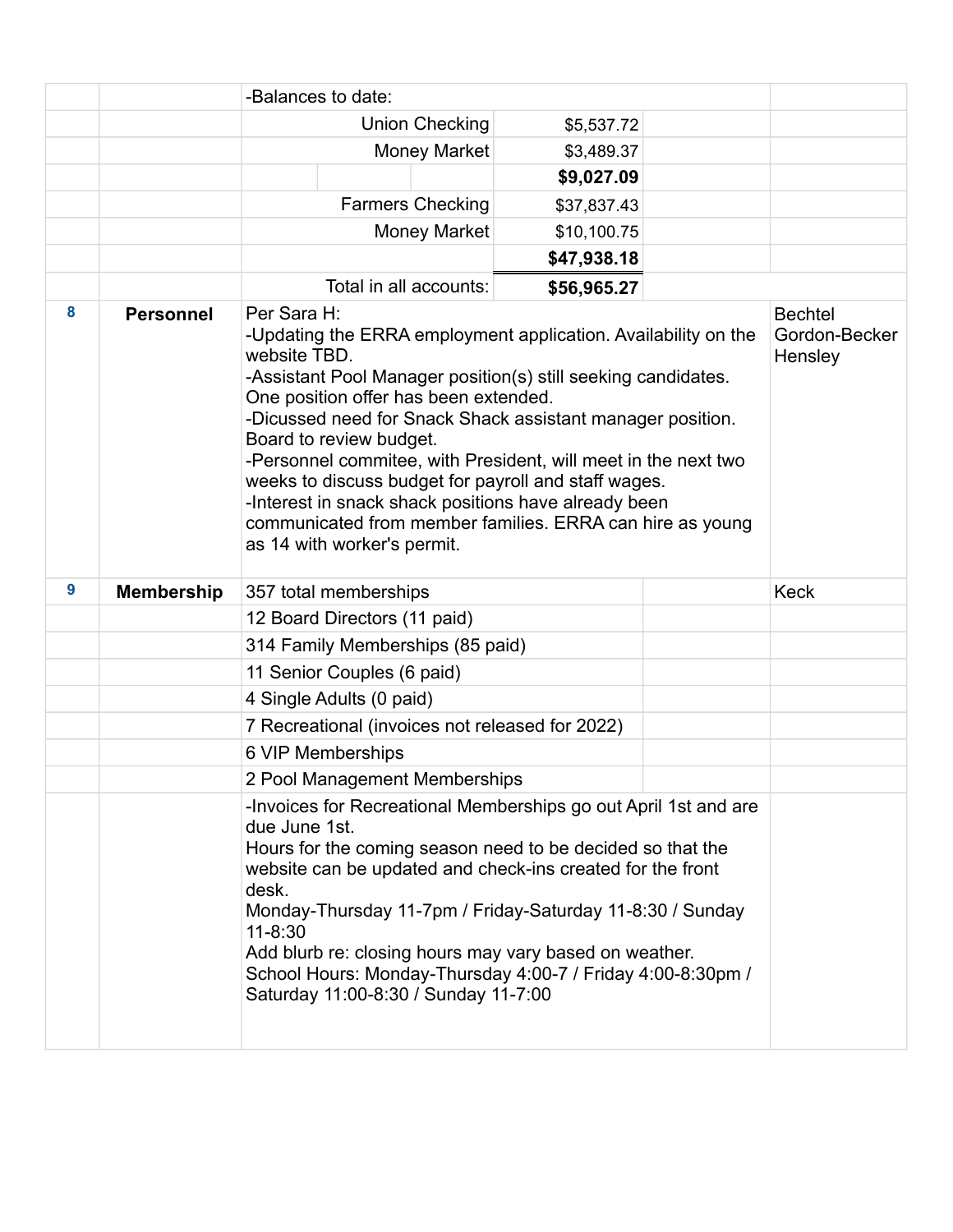| 10 <sub>1</sub> | Grounds /<br><b>Maintenance</b> | -Update from Wes regarding the leak. Appears to be between<br>the pump house and the closest skimmer. The leak is under the<br>concrete and near the pool entrance. A scope will be performed<br>in the next few weeks to find the exact location.<br>-Questions regarding leak were discussed by the board. Is there<br>a possibility of pipe being compromised from age? Concern<br>voiced that if we repair one part, the rest could still leak if weak?<br>What made the pipe break? Will have more information after the<br>scope.<br>-Gordon-Becker motioned to take the recommendations from<br>Wes to proceed with the scope and repairs as Wes has<br>estimated. Seond by Betchel. All in favor, none opposed.<br>-Mulch for 2022 is being planned. Laspina will get a quote from<br>Zook (Great Outfoor Lawn Care). Delivery on 4/29, spreading on<br>4/30.<br>-Grass cutting for 2022 has gone up to \$240 per visit (Nikkel<br>Lawn Care). Board agreed to the same two week schedule as<br>the previous season.<br>-Motion made by Betchel to sell the lawn mower. Second by<br>Gordon-Becker. All in favor, none opposed.<br>-Basketball goal will be ordered tonight. Delivery will be handled<br>by Gordon-Becker and will come directly to the basketball court<br>for installation. | Gordon-Becker<br>Laspina |
|-----------------|---------------------------------|-------------------------------------------------------------------------------------------------------------------------------------------------------------------------------------------------------------------------------------------------------------------------------------------------------------------------------------------------------------------------------------------------------------------------------------------------------------------------------------------------------------------------------------------------------------------------------------------------------------------------------------------------------------------------------------------------------------------------------------------------------------------------------------------------------------------------------------------------------------------------------------------------------------------------------------------------------------------------------------------------------------------------------------------------------------------------------------------------------------------------------------------------------------------------------------------------------------------------------------------------------------------------------------------------------|--------------------------|
| 11              | <b>Social</b>                   | <b>NSTR</b>                                                                                                                                                                                                                                                                                                                                                                                                                                                                                                                                                                                                                                                                                                                                                                                                                                                                                                                                                                                                                                                                                                                                                                                                                                                                                           | Ferguson                 |
| 12              | Governance                      | Staff Job Compentencies to be reviewed - Ashley will email<br>each committee to get a list of staff job duties in relation to the<br>committee if applicable.                                                                                                                                                                                                                                                                                                                                                                                                                                                                                                                                                                                                                                                                                                                                                                                                                                                                                                                                                                                                                                                                                                                                         | Laspina                  |